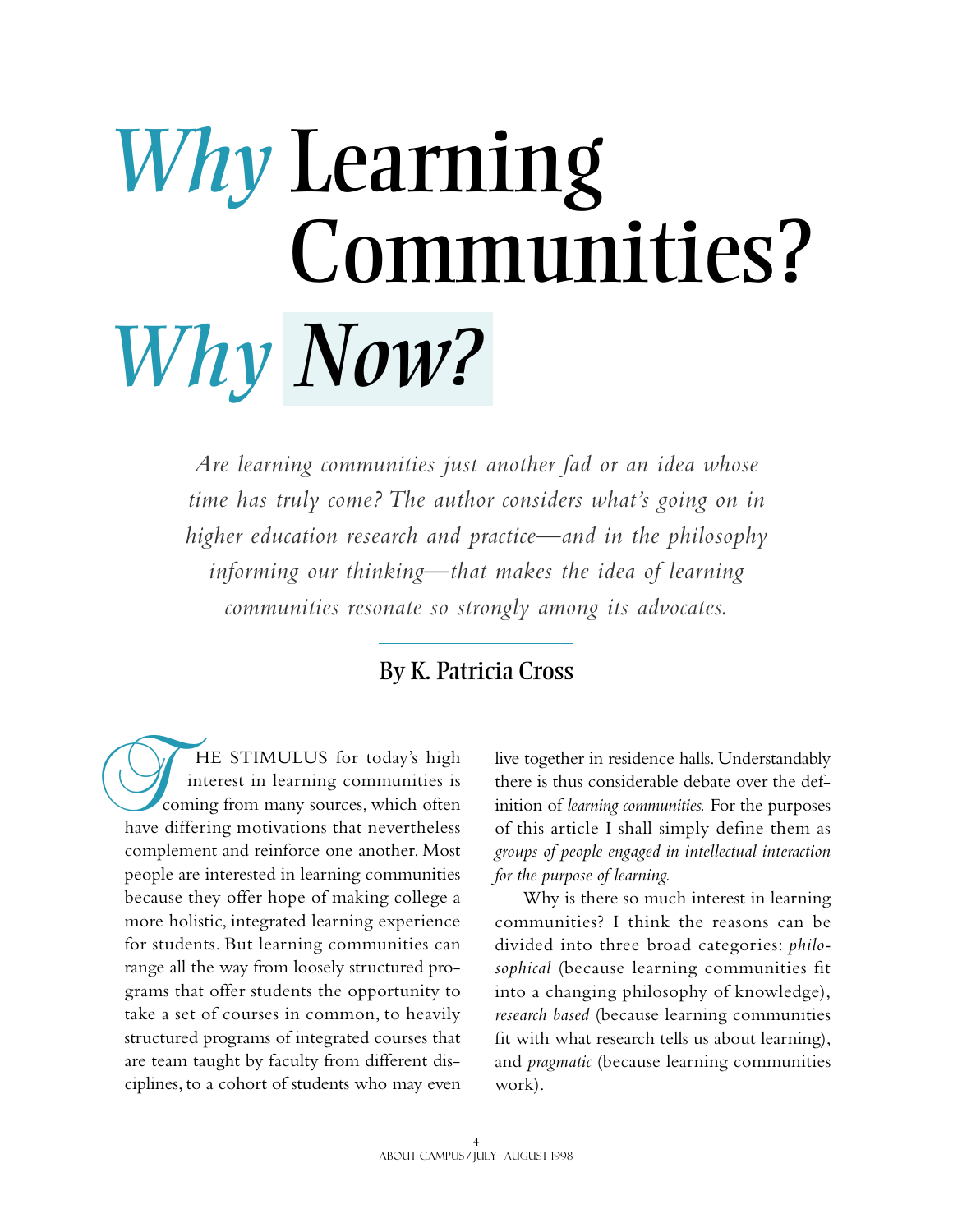## The fundam<br>is that knowle<br>hey shape and l The fundamental assumption of *constructivism* is that knowledge is actively built by learners as they shape and build mental frameworks to make sense of their environments.

#### **A CHANGING PHILOSOPHY OF KNOWLEDGE**

THE MOST RADICAL—and some would say most coherent—concept of learning communities is based in the concept of collaborative learning.The term *collaborative learning* has been captured by its advocates as something of a brand name and has become associated with a distinctive epistemology for learning communities. Kenneth Bruffee, a professor of English at Brooklyn College, bases his advocacy of collaborative learning in the concept of "nonfoundational social construction," which to my mind is a rather awkward term for the belief that knowledge is socially constructed rather than discovered. "We construct and maintain knowledge," Bruffee says,"not by examining the world but by negotiating with one another in communities of knowledgeable peers" (1995, p. 9). Knowledge requires language, and people construct knowledge out of the language available to them in their community. Knowledge, says Bruffee, is "therefore not universal and absolute. It is local and historically changing.We construct it and reconstruct it, time after time, and build it up in layers" (p. 222).

In contrast, the traditional view of knowledge as foundational contends that there is a reality "out there," a foundation on which all knowledge is built. It is the task of learners to discover the external reality that exists.This might be done in groups, of course, but students would work together cooperatively to find the best or "correct" answer.The argument for group work from the knowledge-as-foundational viewpoint is that two heads (or more) are better than one. So even in this traditional view of knowledge as reality waiting to be discovered, group learning may prove advantageous.

In the nonfoundational view of knowledge, however, a community of learners is not only advantageous, it is also necessary, because people construct knowledge by working together, not just cooperatively but interdependently.The fundamental assumption of *constructivism* is that knowledge is actively built by learners as they shape and build mental frameworks to make sense of their environments.

As William Whipple argues, the strengths of social construction for learning communities are several. First and foremost, social construction conceives of knowledge not as something that is transferred in an authoritarian structure from teacher to student but rather as something that teachers and students work interdependently to develop.Thus it fosters active learning over passive learning, cooperation over competition, and community over isolation.The passive learning presumably encouraged or at least permitted by lectures, the competition engendered by grades and test scores, and the isolation that exists for large numbers of commuting, part-time students are some of the major criticisms of the pedagogies of our time.A nonfoundational view of knowledge may be one way to correct these faults.

It does not take a whole lot of looking to see how much of the scholarly work on learning today is questioning, in one way or another, our dependence on the authority of the scientific method to discover knowledge.The late Donald Schön, for example, contended that the professions are in the midst of a crisis of confidence and legitimacy because professional knowledge is mismatched to the conditions of practice. Education is a perfect example of the mismatch between research and practice.The problems we have to solve in education are complex and ill-formed. It is nowhere near as simple as we pretend when we talk earnestly about improving learning and assessing learning outcomes. The currently popular distillations of research findings with implications for practice rely largely on what Schön calls "technical rationality," which he defines as

*K. Patricia Cross* is professor of higher education emerita, University of California, Berkeley.

*This article is adapted from a speech presented to the conference on Transforming Campuses into Learning Communities, University of Miami, January 9, 1998.*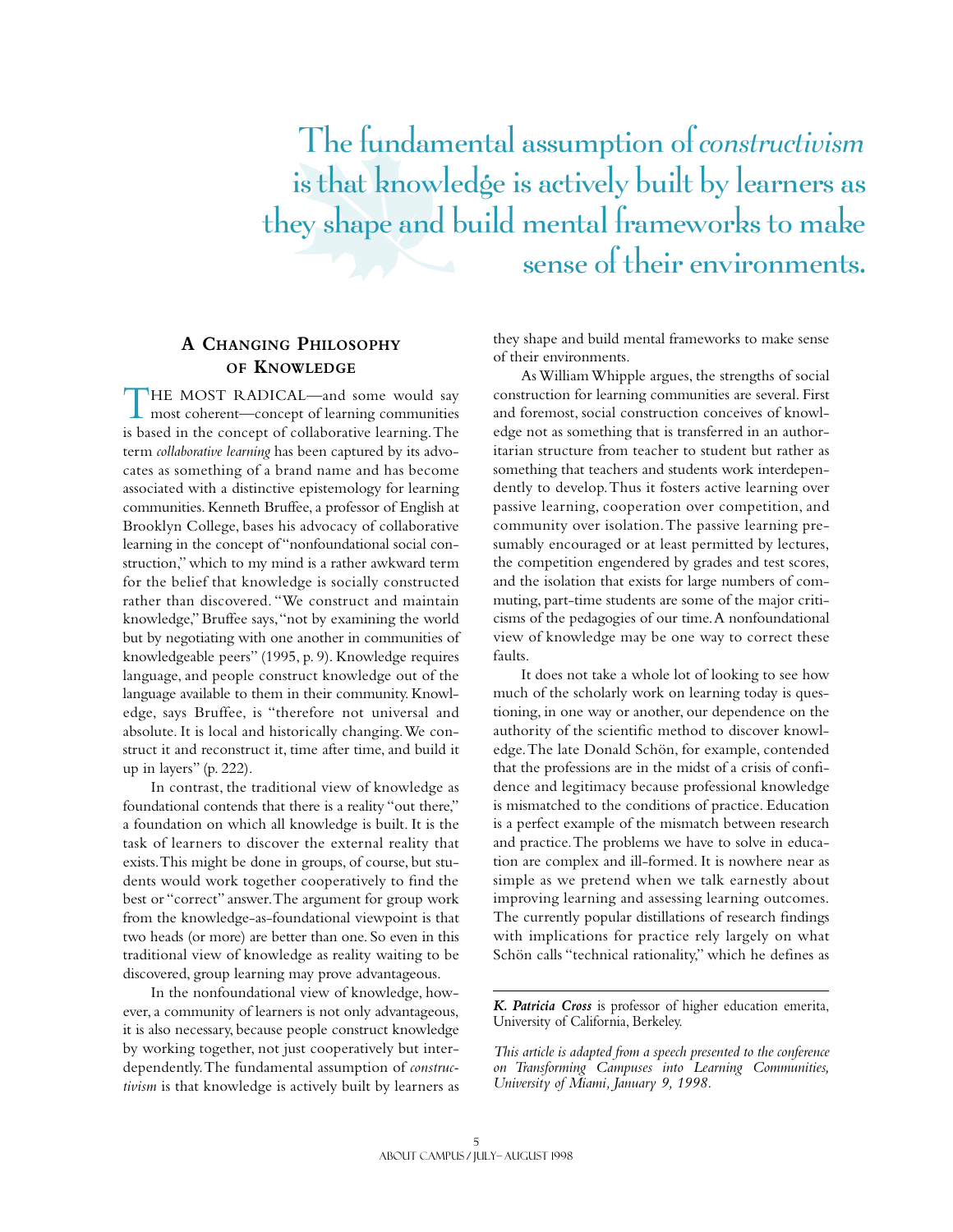Such communities, it seems to me, would include college teachers and college students working collaboratively to learn chemistry or history or political science or any other subject matter that is part of the higher education curriculum. The practice of scholarship, many would say, is embedded in learning communities.

"instrumental problem solving made rigorous by the application of scientific theory and technique" (1983, p. 21). He describes the process this way:"Researchers are supposed to provide the basic and applied science from which to derive techniques for diagnosing and solving the problems of practice. Practitioners are supposed to furnish researchers with problems for study and with tests of the utility of research results. The researcher's role is distinct from, and usually considered superior to, the role of the practitioner" (p. 26).

This view not only results in the hierarchical model and the separation of research and practice, but it also calls into question the epistemology upon which current education is based: specifically, the discovery of knowledge through a rigorous application of the "scientific method." Schön puts the dilemma this way:

There is a high, hard ground where practitioners can make effective use of researchbased theory and technique, and there is a swampy lowland where situations are confusing "messes" incapable of technical solution. The difficulty is that the problems of the high ground, however great their technical interest, are often relatively unimportant to clients or to the larger society, while in the swamp are the problems of greatest human concern. Shall the practitioner stay on the high, hard ground where he can practice rigorously, as he understands rigor, but where he is constrained to deal with problems of relatively little social importance? Or shall he descend into the swamp where he can engage the most important and challenging problems if he is willing to forsake technical rigor? [1983, p. 42]

Schön recommends that practitioners engage in a search for knowledge by asking themselves what "kinds

of knowing are already embedded in competent practice" (p. 29). Such a search calls for communities of practitioners to generate relevant knowledge about the practice of their profession. Such communities, it seems to me, would include college teachers and college students working collaboratively to learn chemistry or history or political science or any other subject matter that is part of the higher education curriculum.The practice of scholarship, many would say, is embedded in learning communities.

Another strong sign of a radical shift in our view of how knowledge is generated and of its implications for learning is found in work on ethnic minorities and women. Mary Field Belenky and her colleagues sparked a strong strain of sympathetic recognition among women teachers and students when they demonstrated that many women display "ways of knowing" that differ from those of the male model that has dominated academe for so many years.The male model is characterized by "separate knowing"—a way of learning that is impersonal and objective, involving detachment, critical argument, analysis, and other descriptors that we associate with the scientific method. Many women, however, are "connected learners."

Blythe Clinchy describes a connected learner's search for knowledge:"She does not ask whether it is right; she asks what it means.When she says,'Why do you think that?' she doesn't mean,'What evidence do you have to back that up?' She means,'What in your experience led you to that position?'" (1994, p. 122). This student's search for knowledge, argues Clinchy, is best accomplished through connected conversations "in which each person serves as midwife to each other person's thoughts, and each builds on the other's ideas" (p. 123).At heart, then, a connected conversation is a learning community at its best, and it is also a reflection of changing ideas about the source of knowledge and learning.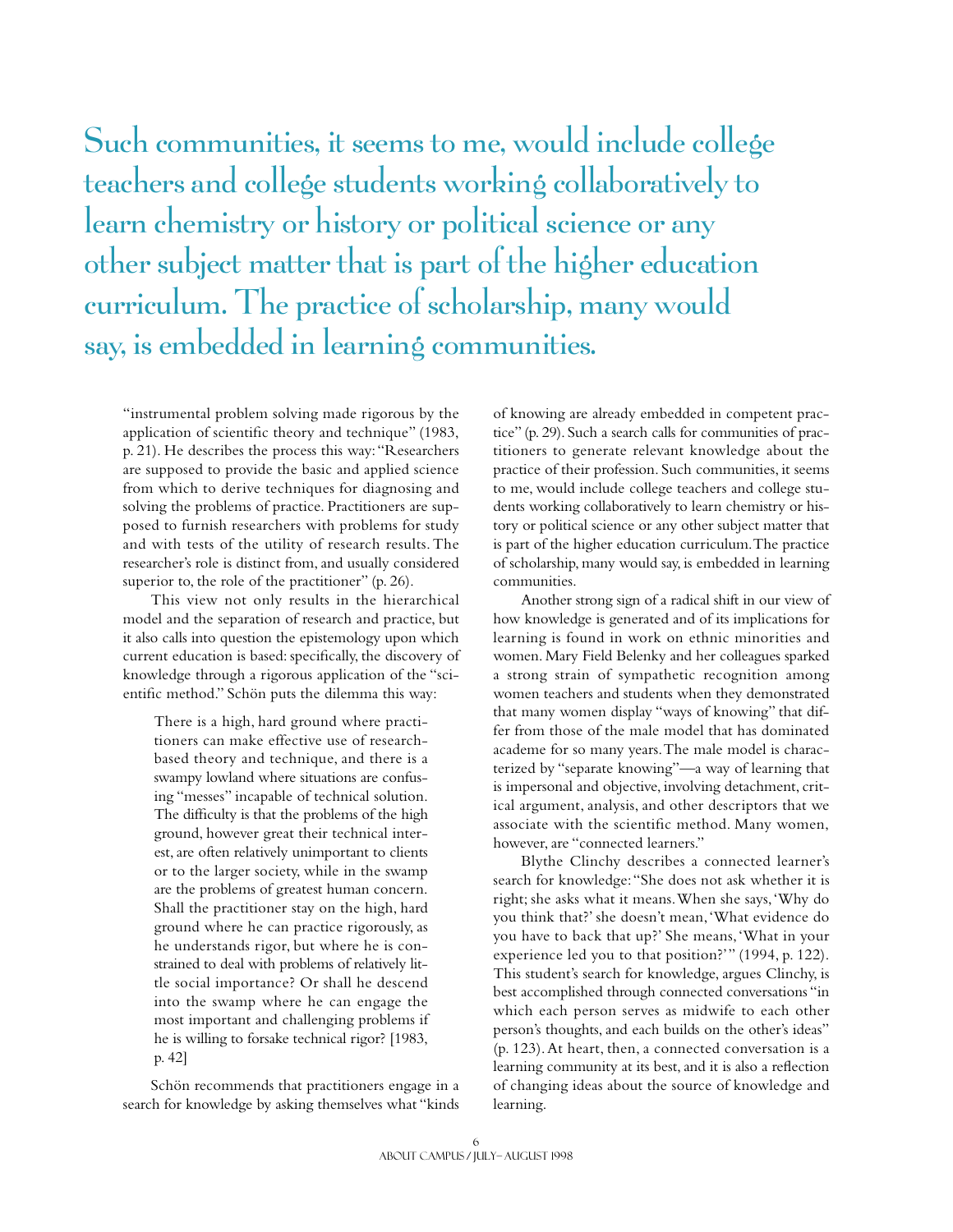The cutting-edge books about the revolution taking place in business are yet another indication of the pervasiveness of a changing perspective about the origins of knowledge. Peter Senge, in his book *The Fifth Discipline,* calls for "a shift of mind—from seeing ourselves as separate from the world to connected to the world, from seeing problems as caused by someone or something 'out there' to seeing how our own actions create the problems we experience.A learning organization is a place where people are continually discovering how they create their reality. And how they can change it" (pp. 12–13). Once again, that sounds like a shift from discovering knowledge that lies in reality "out there" to creating knowledge that lies within human interchange.

My point is that this changing view of the nature of knowledge is more than an academic diversion. It is providing an alternative view for some of the most prevalent criticisms of our educational systems—egalitarianism versus hierarchies, collaboration versus competitiveness, and active participation versus passive absorption.The current wave of interest in learning communities is not, I think, just nostalgia for the human touch, or just research about the efficacy of small-group learning, but a fundamental revolution in epistemology.

Having said all of that, I am not about to throw out the baby with the bathwater.What we know through traditional research about learning is quite a bit less than we think we know, but it is still useful as one way of knowing.

#### **WHAT THE RESEARCH ON LEARNING TELLS US**

THE RESEARCH ARGUMENTS for engaging<br>students in interactive group learning can be found among three general types of research: empirical

research on learning outcomes, theory-based research on motivation and cognition, and research on intellectual development.

**Research on Learning Outcomes.** Research on learning outcomes frequently involves huge data banks of correlational studies that investigate which subset of students learned the most in college, and a best guess at what was responsible.The widely distributed *Seven Principles of Good Practice in Undergraduate Education* is a synthesis of research findings taken largely from correlational studies (see Chickering and Gamson, 1987, and the March 1987 issue of the *AAHE Bulletin*). One well-publicized conclusion drawn from these principles that is especially relevant to learning communities is that students who have frequent contact with faculty members in and out of class during their college years are more satisfied with their educational experiences, are less likely to drop out, and perceive themselves to have learned more than students who have less faculty contact.

One problem with correlational outcomes research, of course, is that correlation tells us what goes together but not why. It may well be, for example, that self-confident students who are doing well in college are more likely to seek out faculty contacts than students who are not doing well. It may also be that faculty who invite conversations with students are the kind of people who enhance intellectual growth.Were we able to expand this "good practice" to include those faculty and students who are more indifferent, it may be that the findings would be less positive. Nevertheless, despite reservations about research methodologies, there is good, solid correlational evidence that students who are involved with the people and activities of learning communities are significantly more likely than their less involved peers to show growth in intellectual interests and values, and apparently more likely to get more out of their college education.

The current wave of interest in learning<br>communities is not, I think, just nostalgia for the<br>human touch, or just research about the efficacy of<br>small-group learning, but a fundamental<br>revolution in epistemology. communities is not, I think, just nostalgia for the human touch, or just research about the efficacy of small-group learning, but a fundamental revolution in epistemology.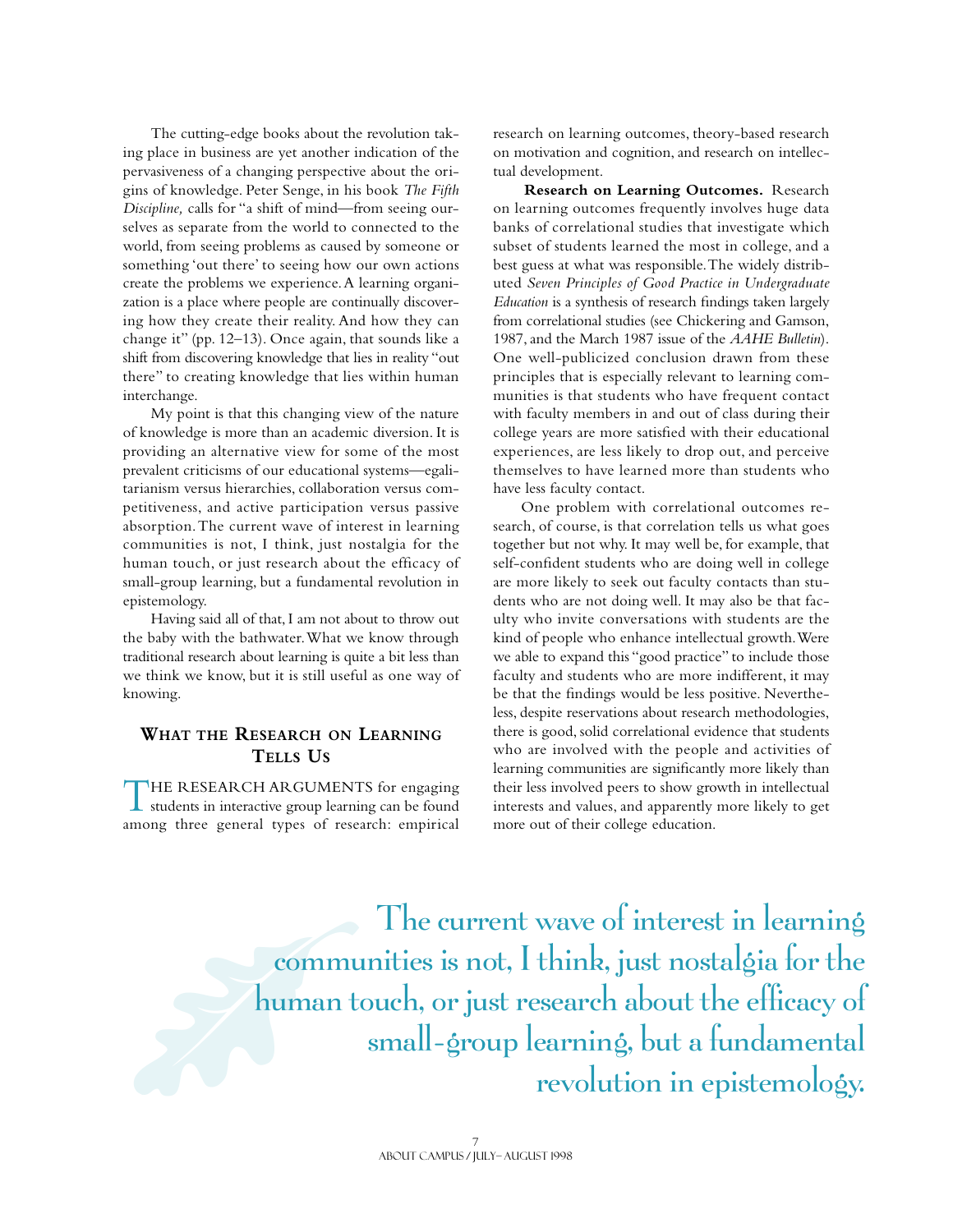with <br>ists, Developmentalists have much in common with social constructionists; both are interactionists, holding that the individual and the environment interact in a continuing dialogue that leads to new organizations of knowledge and new perceptions of experience.

A related method of looking at the impact of college on students comes from research comparing subgroups of students who have had different experiences. One of the best-documented studies was done by Vincent Tinto and Pat Russo on the Coordinated Studies Program at Seattle Central Community College, which involves curricular integration.Tinto and Russo found that students in the program reported greater involvement in a range of academic and social activities and greater developmental gains than students in the regular curriculum. Moreover, students in the coordinated program reported more positive views of the college, its activities, and its people, and persisted at a higher rate than students in the standard program.The findings of this carefully conducted study were altogether positive, and especially important because they demonstrated that effective learning communities can be established at urban commuter colleges with high proportions of parttime working students.

A rather different environment was studied by Richard Light, who has led the effort to assess the learning of Harvard undergraduates. He found that freshmen who chose at least one small-enrollment course reported a significantly better educational experience at Harvard than those who did not, but he also found that for larger classes, dividing students into small groups of between four and six students to work on substantive topics had a clear payoff."The payoff," he says,"comes in a modest way for student achievement, as measured by test scores. It comes in a far bigger way on measures of students' involvement in courses, their enthusiasm, and their pursuit of topics to a more advanced level" (p. 70).

This appears to be a generally uniform conclusion of the research—that the most consistent positive findings center around attitudinal and affective change—but it is reasonable to assume that more positive attitudes result in more productive learning.

**Developmental Research and Theory.** A second large group of research studies includes that conducted by developmental psychologists, who are interested in the personal and intellectual development of students.William Perry is perhaps the developmentalist best known to those of us in higher education. He posits nine positions of intellectual development for college students, but the relevance of his work for learning communities can be presented briefly in a nutshell that highlights the three major levels. College teachers have probably observed these levels in students of all ages.

Perry's scheme starts with a level he calls *dualism.* Dualists are absolutists; they assume that there is a right answer to every question.They see the world in black and white, right and wrong, true and false.They look to an authority for the answer and have a low tolerance for ambiguity. Critics claim that traditional education encourages this low level of personal and intellectual development in its reward of "right" answers. At the midlevel positions of development, gray areas appear as students begin to discover that this is a relativistic world, that authorities often disagree, and that the views of their fellow students often differ from their own. In an effort to resolve these inevitable discrepancies, students adopt an "everyone has a right to their own opinion" stance. Finally, at the more advanced positions of development, students begin to see that some opinions are better than others and that truth is contextual.They conclude that they must find integrity for themselves by identifying the things that are important and central to their sense of self.

Developmentalists have much in common with social constructionists; both are interactionists, holding that the individual and the environment interact in a continuing dialogue that leads to new organizations of knowledge and new perceptions of experience. Both contend that dialogue and exposure to different points of view help students attain higher levels of intellectual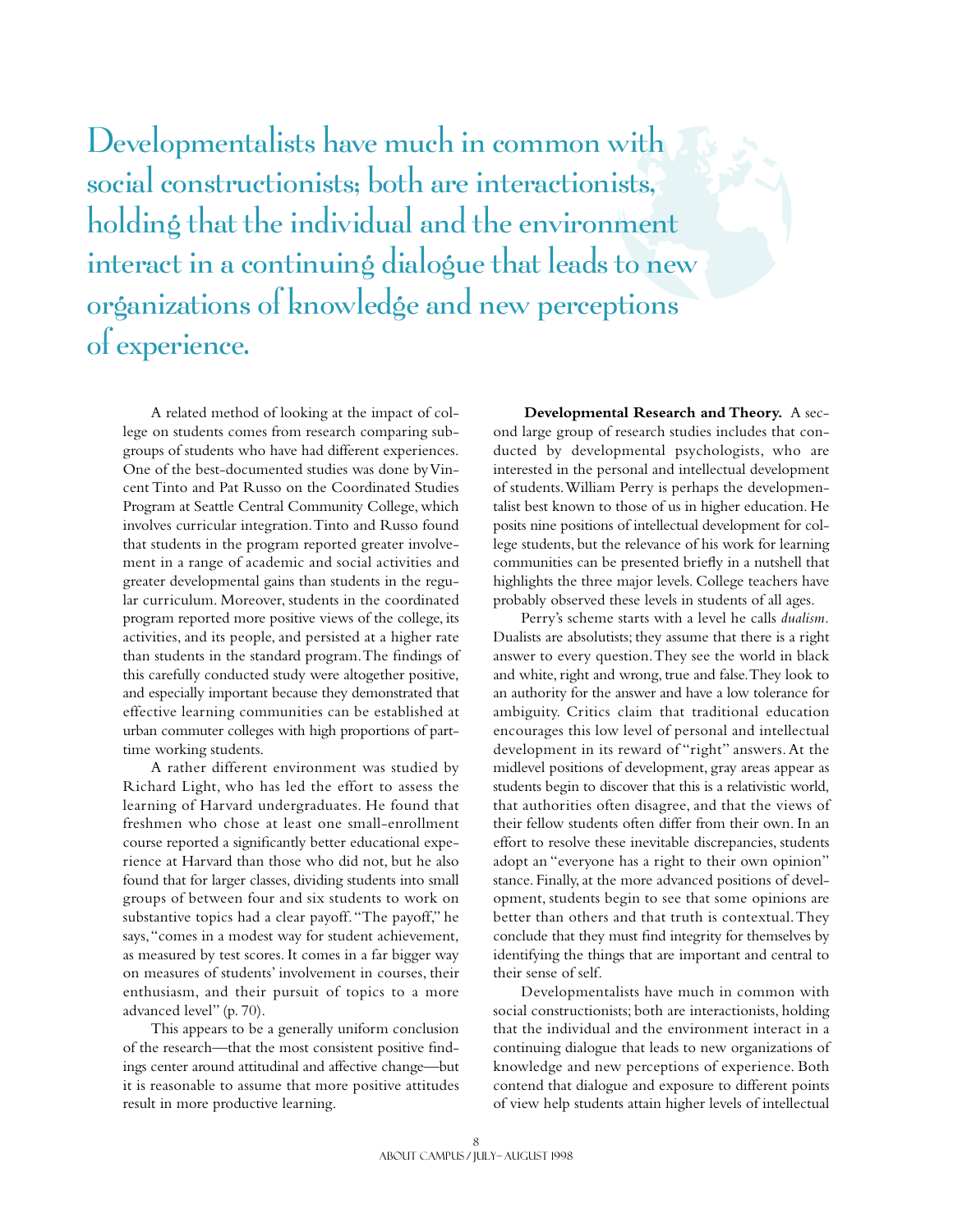development. Developmentalists would also support the contention of collaborative learning that the teacher must not be looked to as the person with the right answers; rather, the task of education is to help students think through the conflicts that exist in a relativistic world and reach their own understanding.A student quoted by Vincent Tinto in a 1995 article on learning communities illustrates a high level of development.The student, who is involved in the Coordinated Studies Program at Settle Central Community College, says,"So you are constantly having to think, rethink, and even re-rethink what's going on in the light of all the feedback you're getting from all these different points of view; what it does is shape and mold your own point of view to a much finer degree and gives you a much broader base to look from, I think, than you would [get] from just the traditional teacher/ pupil situation" (p. 12).

**Research on Cognition and Motivation.** The third large category of research relevant to learning communities is research on motivation and cognition, frequently conducted by psychologists rather than by educational researchers.This research is often experimental rather than correlational, and it leans on theory rather than on straight empiricism.Take, for example, a simple experiment to try to learn more about how people generate their own understanding. In this experiment, subjects were shown the following sentence: *The window is not closed.* Later they were asked to recall the sentence, given the following options: *The window is open.The window is not open.The window is closed.The window is not closed.* Subjects chose *The window is open* more often than any other incorrect choice, thus preserving the meaning of the sentence, if not the precise wording. If learners have no image of what an unclosed window is, then their only recourse is to memorize the exact wording of the sentence. Most of us have probably witnessed the frantic attempts of students with a hazy grasp of a subject to memorize the wording of new informa-

tion even when they do not understand it—or perhaps worse yet, to write it down word for word in the hope of memorizing it for when they will need it, namely, at exam time. But research shows that meaning is made at the time the sentence is understood, not later in recognition or recall.

Thus, when students negotiate their own understandings by actively working to understand others' contributions and to fit them into what they already know, they develop a network that is called, in modern learning theory, a *schema,* which is a kind of cognitive map that permits new learning to become understanding by making connections to what the student already knows. Small interactive peer-group learning is more likely than a lecture or a textbook to make the connections that students need to develop a more complex schema, offering more links to accommodate new learning. It also expands the schema to the larger picture that lies beyond individual perspectives.

In a nutshell, the research is positive if not conclusive. Everything we know from these three types of research—learning outcomes, developmental, and cognitive—is supportive of the notion that getting students involved in thinking, questioning, and actively seeking knowledge is a key to effective education.When learning communities do this, they make valuable contributions to education. But not all learning communities accomplish these ends, and I think a broad interpretation of the research would say that it is probably the goal (getting students actively involved) rather than the means (group interaction) that is critically important although Bruffee and fellow social constructionists would heartily disagree.

#### **PRAGMATIC RATIONALES FOR LEARNING COMMUNITIES**

I learning communities by examples of two mission-CAN ILLUSTRATE the pragmatic rationales for

Interactive learning in small peer-groups is more likely than a lecture or a textbook to make the connections that students need to develop a more complex schema, offering more links to accommodate new learning.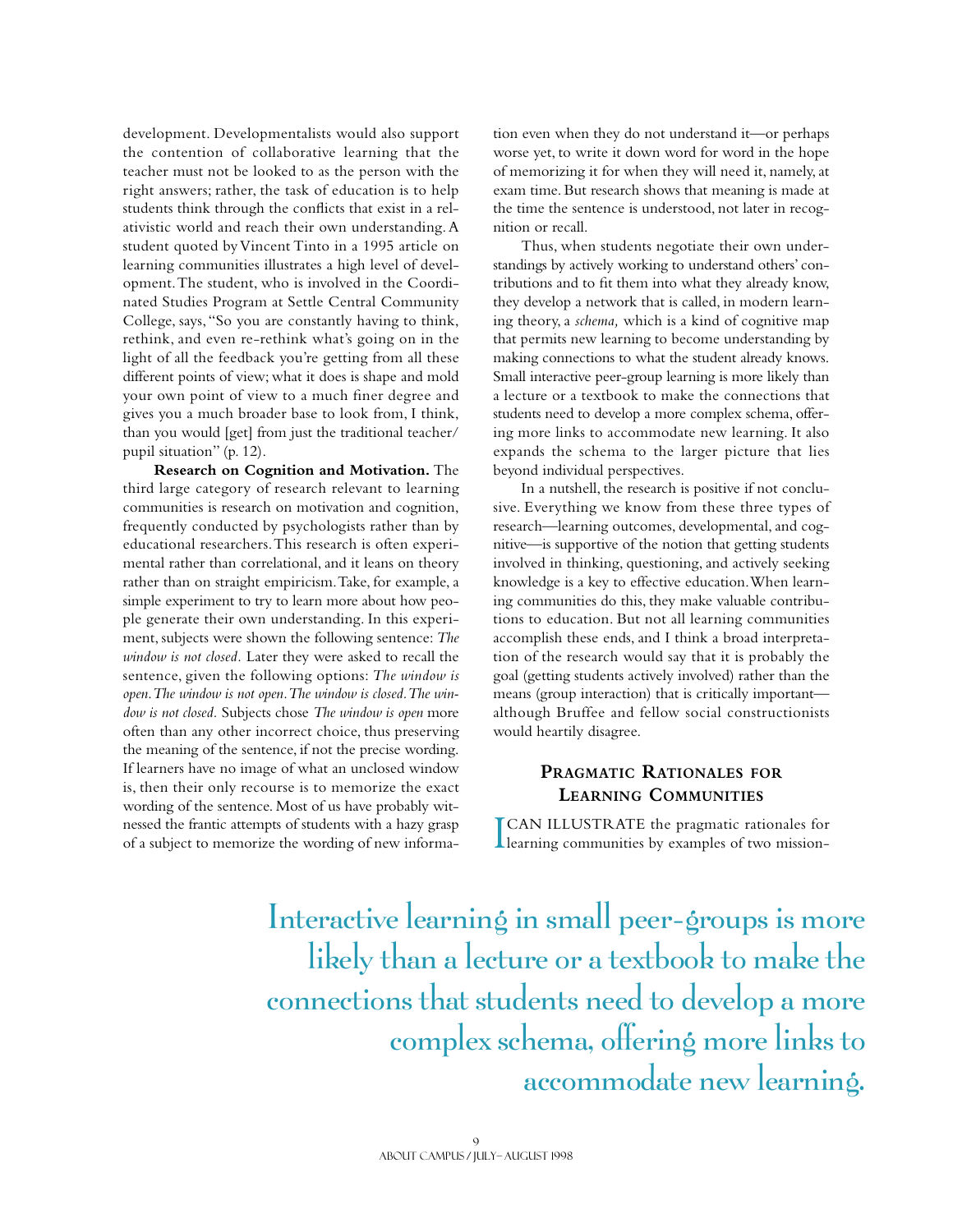## The problem today is that standardization and high supervision are failing in both education and industry. This is not an era of slow change and predictable futures in the economy.

oriented tasks that may be enhanced by learning communities: training people effectively for the workplace and educating them for good citizenship.Almost every college has these two goals in its mission statement, and it behooves us to see how learning communities might help colleges accomplish these missions.

**Training the Future Workforce.** In a new book entitled *The Double Helix of Education and the Economy,* Sue Berryman and Thomas Bailey offer an analysis of the three components that prepare students for the workplace.They look at the demands of the workplace, at the structure and organization of schools and colleges, and at knowledge from cognitive science about how students learn.Among their more provocative observations is that the 1983 report of the National Commission on Excellence in Education, *A Nation at Risk,* misdiagnosed the problem in education.The problem is not so much the deterioration of the quality of education, the solution to which is to invoke higher standards and stiffer academic requirements. Nor is it necessarily that more people need more education that is, an accumulation of what we have been teaching. It is that students at all levels need a different kind of education—and that, I think, is the challenge of learning communities.

The structure of traditional schools met the demands of the old workplace pretty well. In the old economy, the goal was to reduce unit costs through standardization and mass production. That was best accomplished in a system of slow change, low worker discretion, and high supervision, and by employing large numbers of low-skilled, interchangeable workers. The schools operated within a similar structure—high supervision, high standardization, and interchangeable students.

The problem today is that standardization and high supervision are failing in both education and industry. This is not an era of slow change and predictable futures in the economy. Industry is beset by intense international competition, the demand for more varied and customized products, and faster product cycles—all accom-

panied by increasing instability and uncertainty. Such a system requires workers who can operate independently of supervision in a less well-defined environment.

The title of Berryman and Bailey's book,*The Double Helix,* reflects the authors' conclusion that "the skill requirements of restructured workplaces and optimal ways of organizing learning fit one another." In short, the strands of developing human talent through education and using it productively in the workplace are coming together. Perhaps they are also coming together in learning communities more than they are in most other pedagogies.

**Educating for Responsible Citizenship.** Because I believe that service learning is the ultimate learning community and because it has considerable momentum behind it now, I am going to use it to illustrate a reason for the growing interest in learning communities. Service learning is a multifaceted concept. It appeals to people for a variety of reasons. Some people are attracted to Dewey's experiential notions of learning while doing; some like the disciplinary integration that is required in addressing real problems; some regard reflection on experience as critically important to deeper learning; some like the community involvement that is required—not only participation in the college service-learning community, but participation in a wider, nonuniversity community as well; some are attracted by the experience with diversity that students get when they participate in a community that is usually very different from any university community; some like the moral dimension of social responsibility; and some like the affective aspects of compassion and empathy that are presumably developed through service learning. In short, there seem to be so many advantages to service learning that one might well ask,What's not to like?

Service learning does have its critics, but most complaints are on practical rather than on pedagogical grounds: too much time required of faculty to arrange internship or service experiences, the possible exploitation of students to perform services that are not educa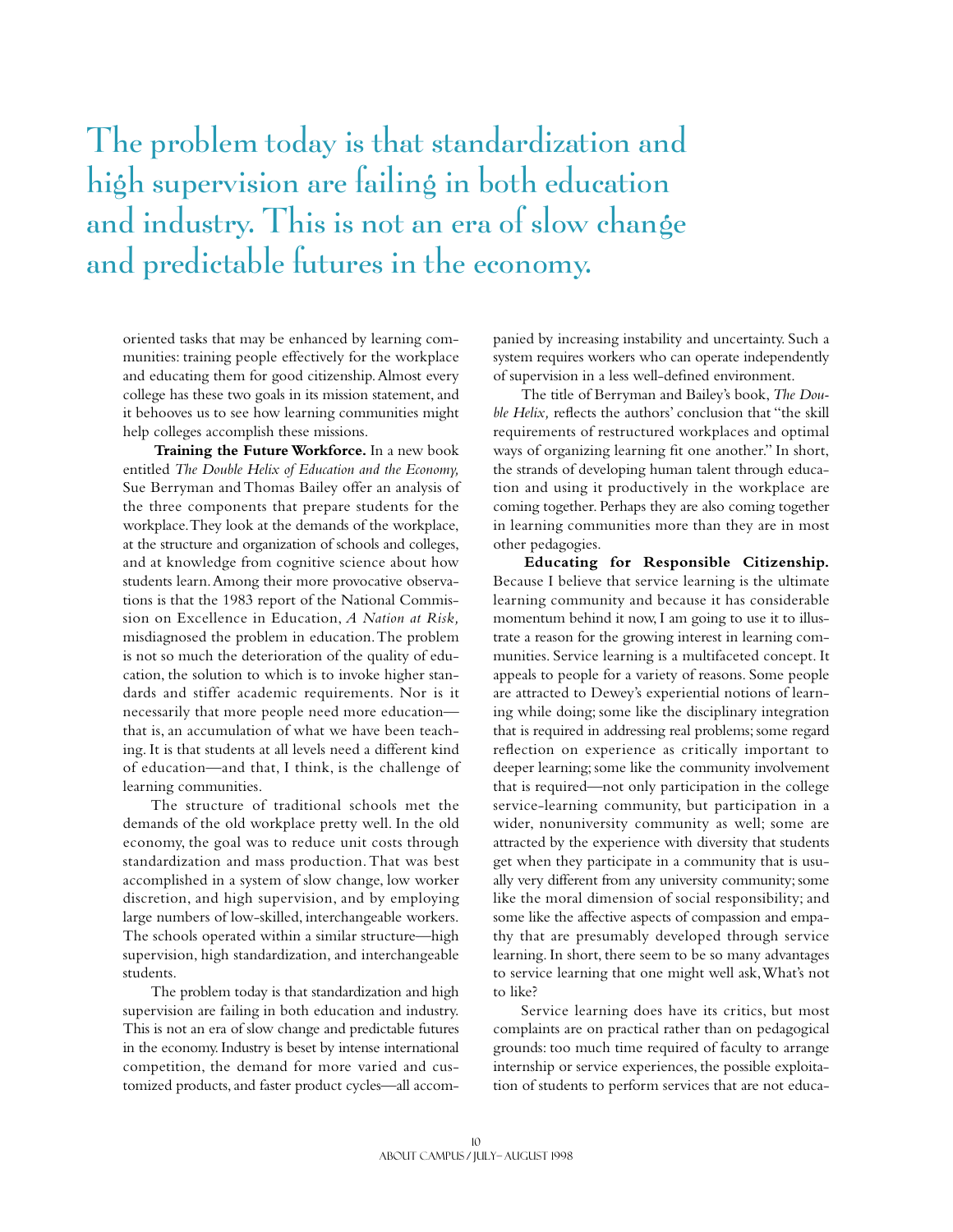tional, the swamping of community services with shortterm novices, and frankly, the fact that many faculty are unfamiliar and uncomfortable with the application of their disciplines to real-life situations.

Although I do not think that one necessarily has to embrace constructionism in order to support learning communities, it is interesting to note that one of the things that stands out in the writings of the advocates of service learning is a growing commitment to the epistemology of constructionism. Goodwin Liu argues that service learning has three pedagogical virtues for transforming a way of knowing into a way of teaching and learning: community, diversity, and engagement. Communities, he says, legitimize knowledge by continually testing claims of truth through discourse; diversity prevents "group orthodoxy through a spectrum of voices whose differing criticisms and interpretations are brought to bear on knowledge claims" (1995, p. 15); and engagement involves learners as active participants in the world rather than as spectators. Conceptually, service learning is compatible with—although, I would contend, not dependent upon— social constructionism.

WHY IS THERE a growing interest in learning communities? I have tried to answer that question by suggesting that learning communities are of high interest now because they are compatible with changing epistemologies about the nature of knowledge, because research generally supports their educational benefits, and because they help institutions of higher education meet their missions of educating students for lives of work and service.

#### **NOTES**

- Belenky, M. F., Clinchy, B. M., Goldberger, N. R., and Tarule, J. M. *Women's Ways of Knowing: The Development of Self, Voice, and Mind.* New York: Basic Books, 1986.
- Berryman, S. E., and Bailey,T. R.*The Double Helix of Education* and the Economy. New York: Institute on Education and the Economy,Teachers College/Columbia University, 1992.
- Bruffee, K. A. *Collaborative Learning: Higher Education, Interdependence, and the Authority of Knowledge.* Baltimore, Md.: Johns Hopkins University Press, 1995.
- Chickering, A. W., and Gamson, Z. F. "Seven Principles for Good Practice in Undergraduate Education." *The Wingspread Journal,* 1987, *9* (2).
- Clinchy, B. "Issues of Gender in Teaching and Learning." *Journal on Excellence in College Teaching,* 1990, *1.* Reprinted in K. A. Feldman and M. B. Paulsen (eds.), *Teaching and Learning in the College Classroom: ASHE Reader.* New York: Ginn Press, 1994.
- Light, R. J. *The Harvard Assessment Seminars, Second Report.* Cambridge, Mass.: Harvard University, 1992.
- Liu, G. "Knowledge, Foundations, and Discourse: Philosophical Support for Service Learning." *Michigan Journal of Community Service Learning,* 1995, *2,* 5–18.
- Perry,W. G. Jr. *Forms of Intellectual and Ethical Development in the College Years.* New York: Henry Holt, 1970.
- Schön,D. A.*The Reflective Practitioner.* New York: Basic Books, 1983.
- Schön, D. A. "The New Scholarship Requires a New Epistemology." *Change,* 1995, *27,* 27–34.
- Senge, P. M. *The Fifth Discipline: The Art and Practice of the Learning Organization.* New York: Doubleday, 1990.
- Tinto, V. "Learning Communities, Collaborative Learning, and the Pedagogy of Educational Citizenship." *AAHE Bulletin,* 1995, *47* (7), 11–13.
- Tinto,V., and Russo, P."Coordinated Studies Programs:Their Effect on Student Involvement at a Community College." *Community College Review,* 1994, *22* (2), 16–25.
- Whipple, W. R. "Collaborative Learning." *AAHE Bulletin,* 1987, *40* (2), 3–7.

 $\infty$